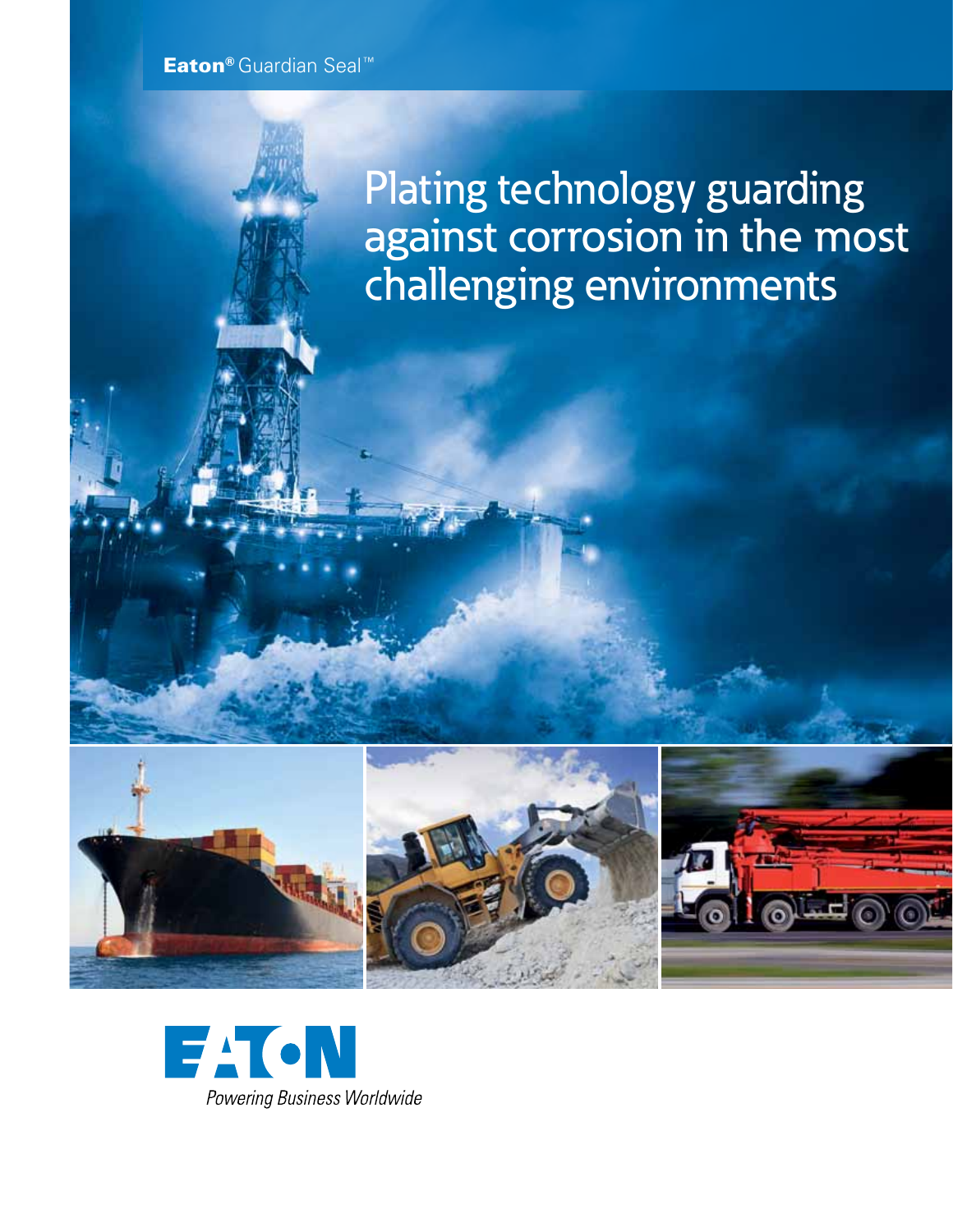

Eaton is proud to announce the introduction of a new corrosion resistant plating technology called Guardian Seal on carbon steel Walterscheid™ tube fittings.

For many years, both equipment manufacturers and users have requested improved corrosion resistance on carbon steel fluid conveyance connections in order to support improved equipment performance, reduce replacement costs, and maintain the original equipment appearance. With the introduction of Guardian Seal plating technology, Walterscheid tube fittings meet the need for higher corrosion protection that is required in the most challenging environments.

Guardian Seal, when used on carbon steel Walterscheid metric tube fittings, is proven to protect against red corrosion up to a minimum of 720 hours. The advanced protection provided by Guardian Seal on Walterscheid products has been proven to provide seven (7) times greater protection than the minimum industry requirements.

#### Corrosion:

Corrosion occurs as a processed metal reverts back to its natural state. This process is known as oxidation. It cannot be stopped but it can be controlled by creating a barrier that isolates the base metal from electrolytes. In the fluid conveyance market we typically reference two types of corrosion: 1) White Corrosion which signifies the oxidation of the zinc layer on a metal part, and 2) Red Corrosion which signifies the oxidation of the base metal of the plated part. The negative impacts of corrosion include:

- Threat to the integrity of the fluid conveyance system
- Risk of safety or failure of the system
- Costly downtime
- Early replacement cost
- Decreased equipment utilization
- Unpleasant aesthetic appearance

Minimizing the occurrence of these impacts and slowing down the corrosion process are the proven capabilities and objectives of Guardian Seal plating.

### The New Standard:

Continuing the tradition of being a technological leader, Eaton is utilizing Guardian Seal as the new standard plating on Walterscheid metric tube fittings. Utilizing current part numbers Guardian Seal is being implemented as a running change, therefore, inventory changes, part segregation and or unique part numbers are not required. Most importantly, Guardian Seal is fully interchangeable with current hex chrome free zinc plated Walterscheid products. As a result assembly and torque requirements remain unchanged. Guardian Seal is our new standard.

#### The Markets:

Whether your application is an oil rig built in the Netherlands, ice removal equipment used at the Frankfurt International Airport, or simply new machinery that will be used in a harsh environment, Guardian Seal provides the necessary protection that extends the service life of your tube fittings. Guardian Seal is the right solution for the most demanding applications including those in the following market segments: Agriculture, Alternative Energy, Construction and Mining, Manufacturing, Mobile Material Handling, Offshore & Marine, Oil & Gas, and Transportation.

## The Plating  $\sum_{\text{Hexavalent Chrome}}$ Evolution

Pre 2008<br>Hexavalent Chrome

2008 - 2012 Hexavalent Chrome Free Plating (Bright Silver Optics) 2013 And Beyond Guardian Seal with micro particle **impregnation** (Bright Silver Optics)





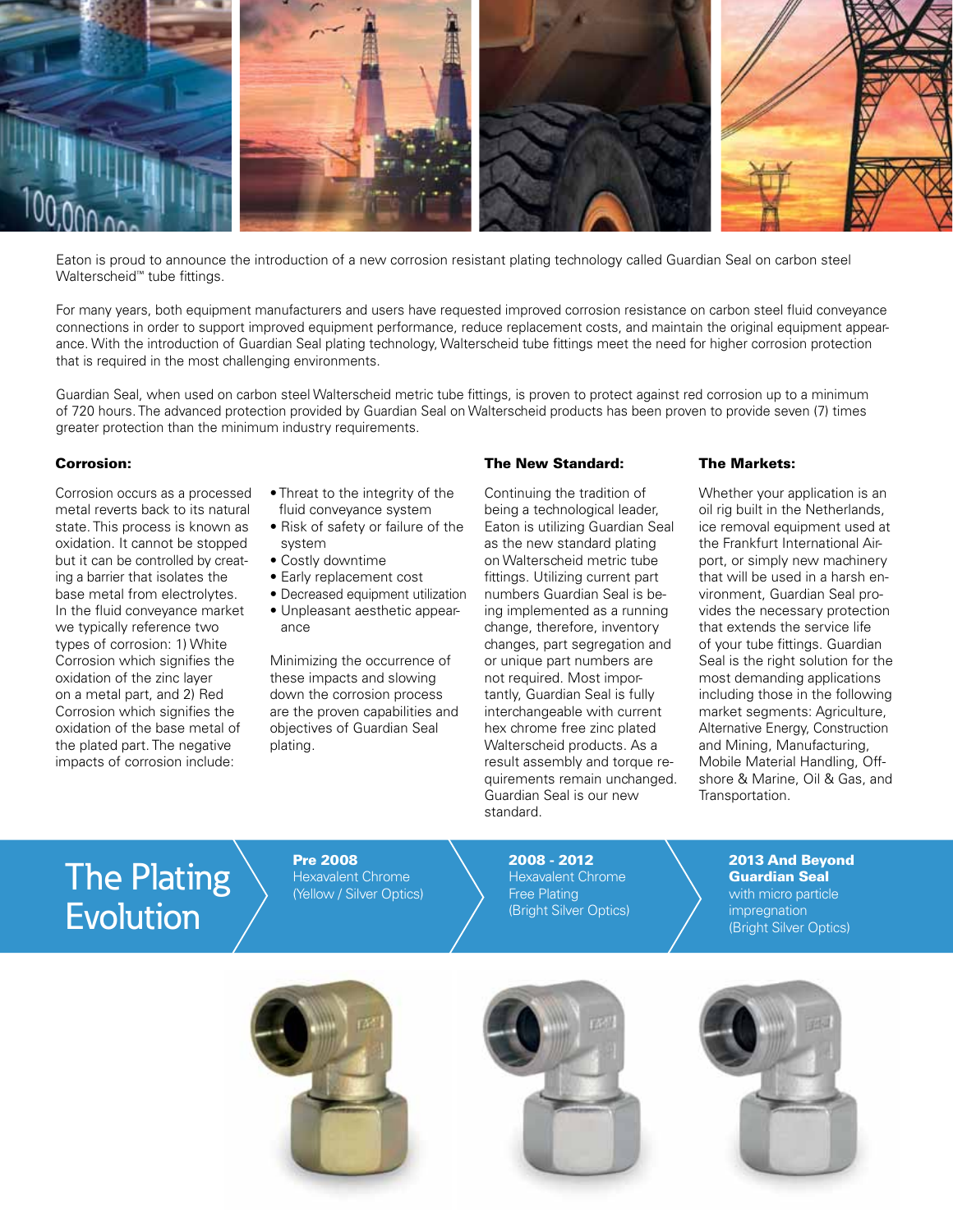

## Guardian Seal – When Standard Protection Simply Is Not Enough!



## Creating the Protection Barrier

Extending service life is the direct result of the corrosion barrier created by Guardian Seal. Guardian Seal is a 100% matched plating process that begins with the design, degreasing and acid cleaning requirements of each part. The parts then move through four highly controlled plating process steps:

- Galvanic zinc plating of the base material
- The zinc layer is then passivized resulting in an open-pored structure
- Organic micro-particles are then impregnated into the open-pored structure in an optimized emersion process adapted to the chemical system
- The cross-linked polymerisation of the top layer is then completed via a unique curing process

The result is a durable and highly corrosion-resistant layer that substantially improves corrosion resistance.

## The Performance: Protection for extended equipment life.

- Corrosion protection meeting 360 hours to white corrosion and 720 hours to red corrosion
- Meets and or exceeds VDMA24576 K5 / SAE J514 and J1453, and DIN EN ISO 8434 requirements
- Fully interchangeable with current hex chrome free zinc plated Walterscheid carbon steel metric tube fittings
- Assembly techniques, torque requirements, and coefficient of friction remain unchanged and are identical to current Walterscheid products in the same part number
- An environmentally friendly "Greener" plating solution: • Nickel-free
	- Solvent-free
- Meets Global RoHS, ELV and REACH requirements
- Superior coefficient of friction characteristics when compared to zinc nickel plating alternatives
- Optics are similar to standard zinc plating. Segregation of inventory is not required
- Resistant to corrosion inducing chemicals